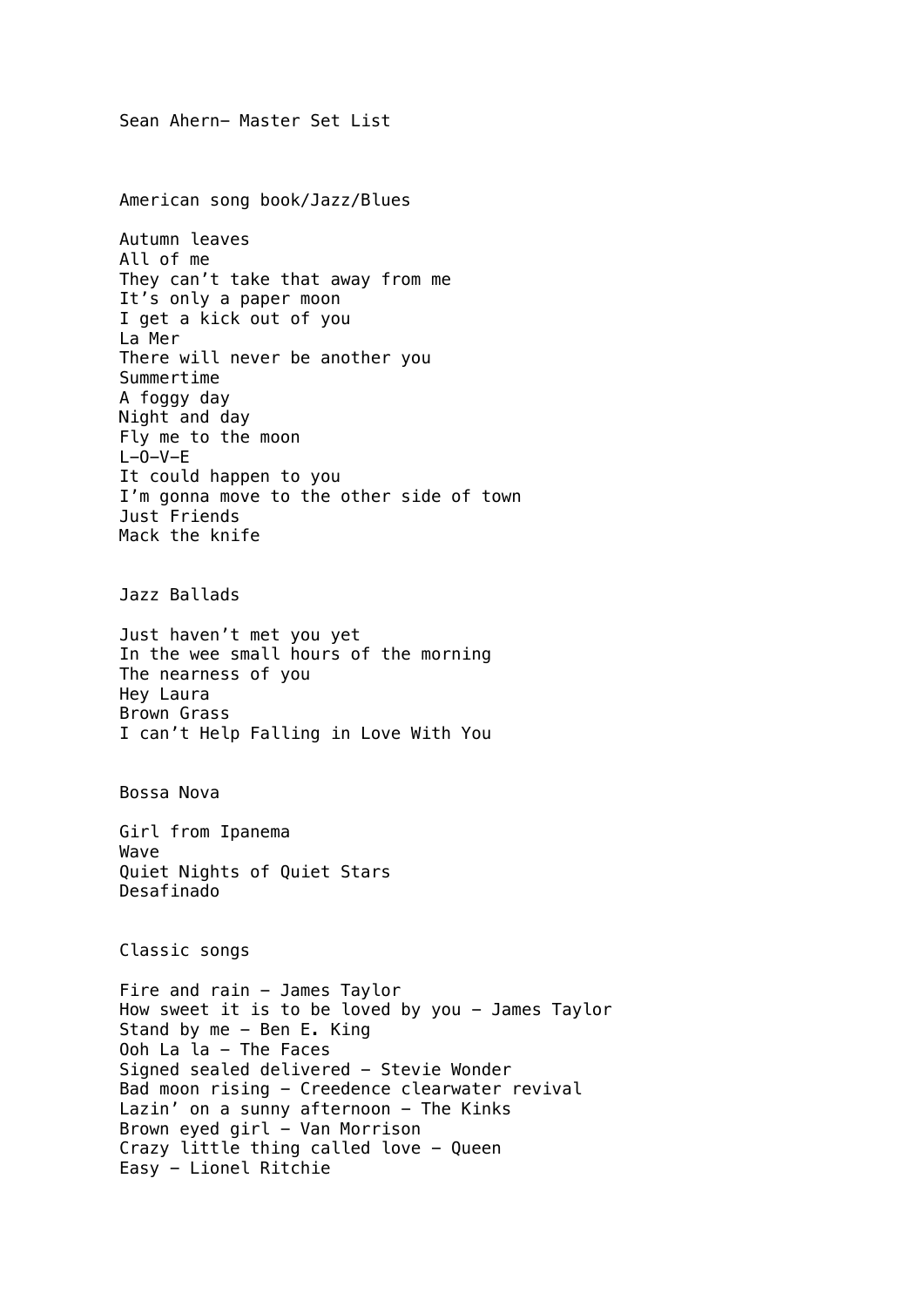Me and Julio down by the schoolyard  $-$  Paul Simon Pretty woman - Roy Orbison Stuck in the middle with you- Steelers Wheel Big yellow taxi - Joni Mitchell Help - The Beatles Sweet child o mine - Guns N Roses Sweet home Alabama - Lynyrd Skynyrd Maggie may - Rod Stewart It's not unusual - Tom Jones Faith - George Michael Fast car - Tracy Chapman You've got a friend in me - Randy Newman (Toy Story) Don't think twice that's allright - Bob Dylan The girl from the north country - Bob Dylan May you never - John Martin Isn't she lovely - Stevie Wonder Just the two of us - Bill Bithers Hallelujah Lord I love her so - Ray Charles Ain't no sunshine - Bill Withers Cherry Wine - Hozier I want you back - Jackson 5 Better together - Jack Johnson My  $Girl$  - The Temptations All you need is love - The Beatles Layla - Eric Clapton English man in New York - Sting At Last - Etta James Proud Mary - Tina Turner Just the way you are - Billy Joel 50 ways to leave your lover - Paul Simon I wish I knew how it would feel to be free - Nina Simone Handbags and the glad rags - The Stereophonics Mr Writer - The Stereophonics The Joker - Steve Miller band 500 Miles - The Proclaimers Day Dream Believer - Lee Newman Can't take my eyes off you - The Four Seasons American Pie - Don Mclean Sweet Caroline - Neil Diamond

## Reggae

No woman no cry - Bob Marley I shot the sheriff  $-$  Bob Marley Waiting in vain - Bob Marley Stir it up - Bob Marley Is this love - Bob Marley Three little birds - Bob Marley

Classic Modern pop

I'm Yours - Jason Mraz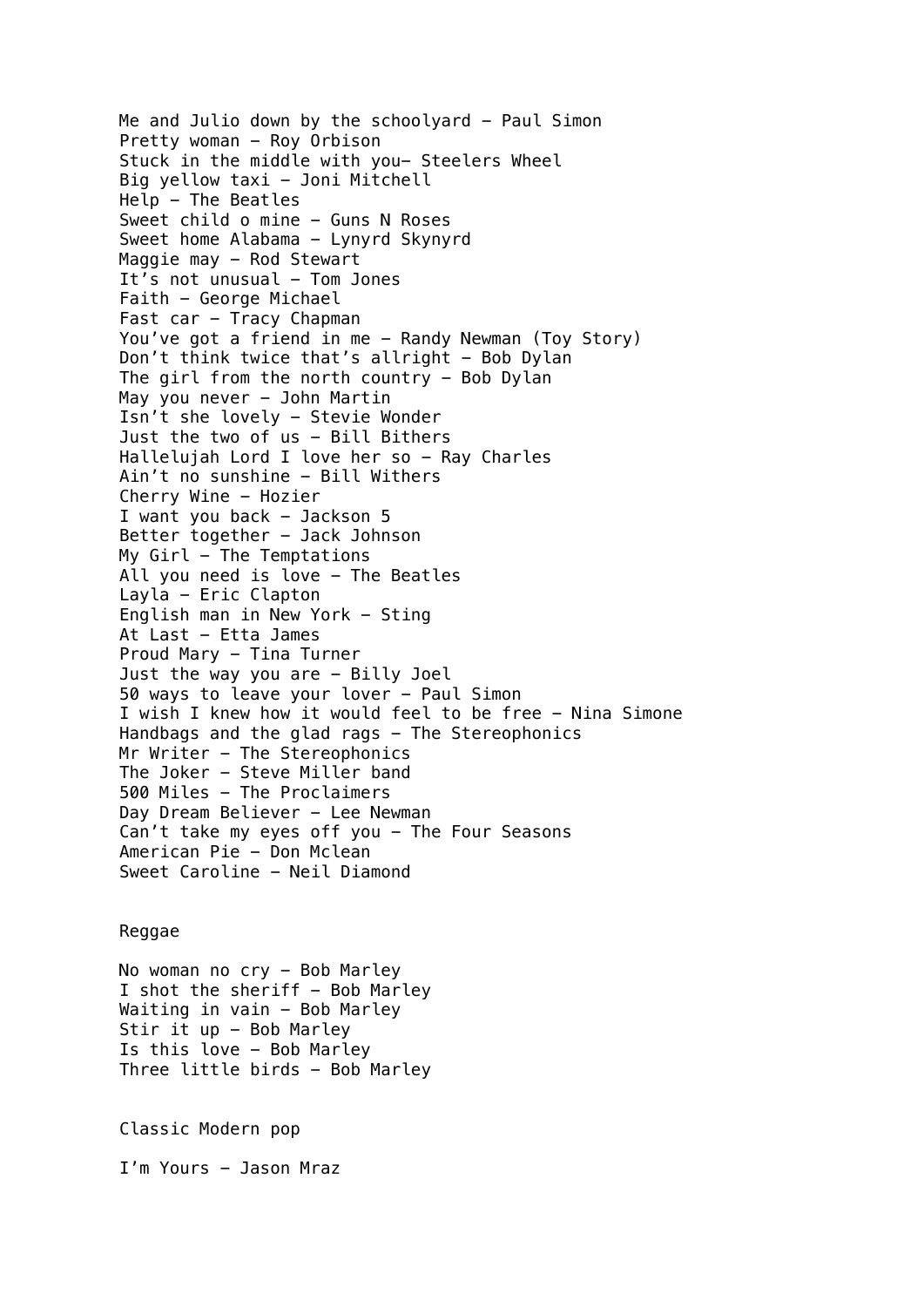The cave - Mumford and Sons Little Lion Man - Mumford and Sons Hey ya  $-$  Outkast She moves in her own way- The Kooks Valerie - Amy Winehouse Sunday morning - Maroon 5 This Love - Maroon 5 With or without you  $-$  U2 Coming up easy - Paolo Nutini Candy - Paolo Nutini Senorita - Justin Timberlake Angels - Robbie Williams I try - Macy Gray Torn - Natalie Imbruglia Runaway  $-$  The Coors Sing - Travis Save tonight Follow me - Uncle Cracker Use Somebody - Kings of Leon Back to Black/Black and gold - Amy Winehouse/Sam Sparo Naïve - The Kooks She's Electric  $-$  Oasis Modern Pop Stay with me  $-$  Sam Smith I'm not the only - Sam Smith Thinking out loud - Ed Sheehan Take me to church - Hozier Ho Hey - The Lumineers Budapest - George Ezra Riptide - Vance Joy Love Yourself - Justin Bieber Treasure - Bruno Mars Pompeii - Bastille Blame it on me - George Ezra Shape of you  $-$  Ed Sheehan Hold back the river  $-$  James Bay Jives I got a woman - Ray Charles Boy named sue - Johnny Cash Ring of fire - Johnny Cash Folsom Prison - Johnny Cash Hound Dog - Elvis P Blue Suede Shoes - Elvis P Johnny B. Goode - Chuck Berry Saw her standing there - The Beatles

Anthems

 $W$ onderwall - Oasis